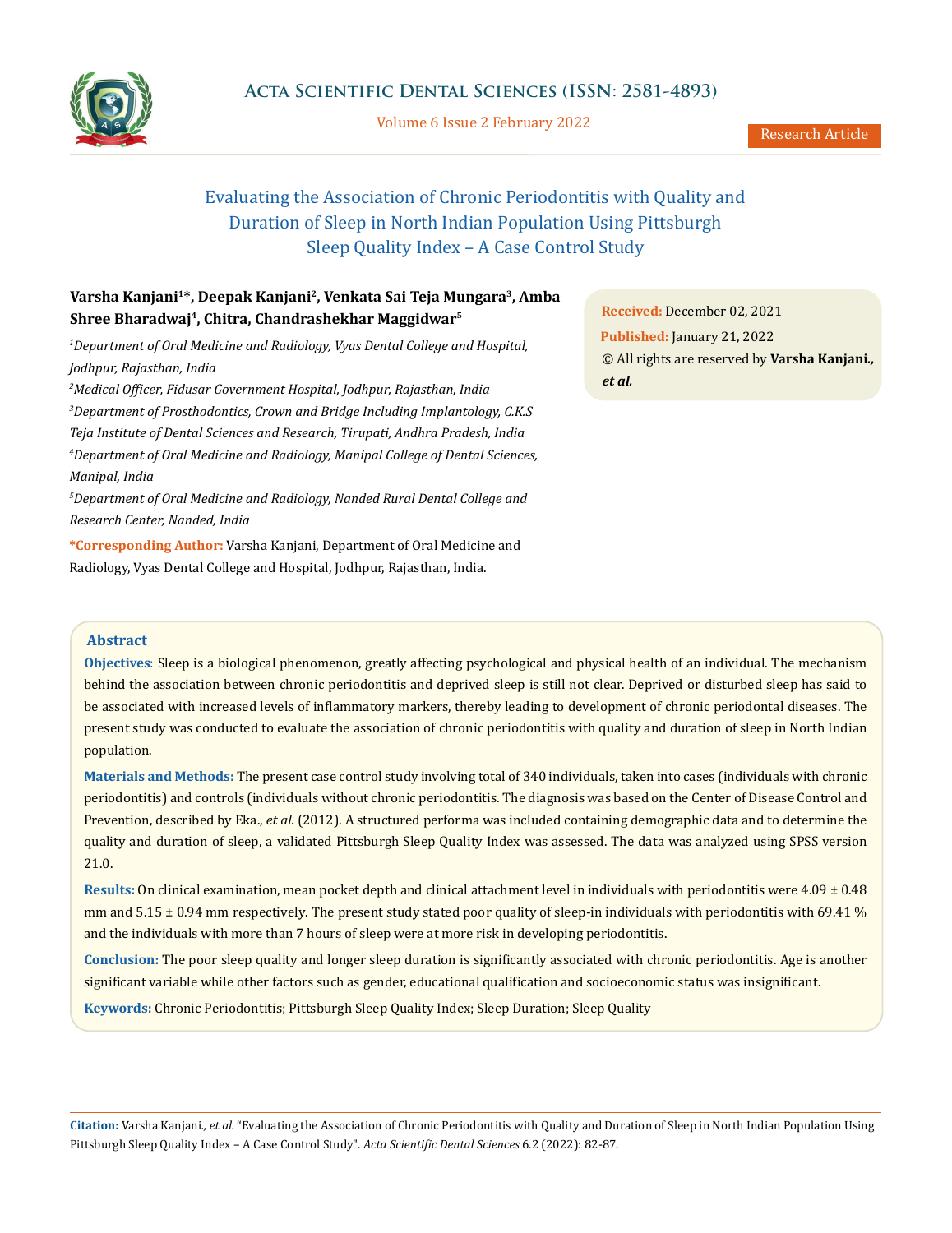#### **Abbreviation**

PSQI: Pittsburgh Sleep Quality Index; PD: Periodontal Depth; CAL: Clinical Attachment Loss; SPSS: Statistical Package of Social Science

#### **Introduction**

Sleep is a complex biological phenomenon, critically associated with psychological and physical health. Periodontitis is multifactorial inflammatory disease-causing periodontal destruction and thus leading to periodontal pocket, bone loss and gradually tooth mobility  $[1,2]$ . The mechanism that sleeps is associated with systemic inflammation is not clear but few studies in literature stated elevated levels of inflammatory markers and common risk factors such as gender, age, habits like smoking, alcohol, obesity etc. are associated with disturbed sleep and chronic periodontitis  $[3,4]$ .

Therefore, the present study was conducted to assess the association of chronic periodontitis with quality and duration of sleep in North Indian population.

#### **Materials and Methods**

The present case control study was conducted among 340 individuals from April to December 2018 in a Diagnostic setup, Jodhpur, Rajasthan. The study was approved by Government Hospital, Jodhpur, Rajasthan. All the individuals enrolled were informed about the study and written consent was obtained. The enrolled individuals were divided into healthy individuals (controls) and individuals with periodontitis (cases). The individuals with systemic diseases (such as HIV, hypertensive, diabetes mellitus, etc.), pregnant or lactating females or individuals who are edentulous or have taken any periodontal treatment in last 6 months were excluded from the study. The cases between 25-45 years of age, having at least 16 natural teeth, without any coexisting systemic illness were enrolled in the study [5].

A structured performa was given to each participant including demographic data (name, age gender, educational qualification and socioeconomic status) and Pittsburgh Sleep Quality Index (PSQI). PSQI is valid, effective and standardized questionnaire for determining the quality and pattern of sleep. The present effective instrument can be used for both adult and old age as stated in literature  $[6,7]$ . It contains 19 items, grouped into 7 domains score on the scale of 0 to 3. Therefore, the complete score ranges from 0 to 21 where lesser score indicates good quality of sleep and as scores increases, the quality of sleep diminishes. The score 5 or more was considered as poor sleep. Incomplete performa's were excluded from the study.

The periodontal status of all the teeth present (excluding third molars) was assessed by single examiner, using William's graduated probe. The clinical examination involved pocket depth (PD) and clinical attachment loss (CAL) of six surfaces of all teeth present i.e., mesiolingual, midlingual, distolingual, mesiobuccal midbuccal and distobuccal surfaces. According to Center of disease control and prevention  $[8]$ , the cases were diagnosed as chronic periodontitis, as narrated by Eke PI., et al. (2012) into mild, moderate and severe. The individuals, who could not meet the criteria, were considered as controls. In the present research, number of cases and controls were taken in ratio of 1:1.

The obtained data was analyzed using SPSS version 21.0. The descriptive data obtained in terms of mean, standard deviation and percentage while t-test were used for determining significance of pocket depth (PD) and clinical attachment loss (CAL). The logistic regression analysis was used to assess the relationship between univariate and multivariate data. The p value less than 0.05 were considered as significant.

## **Results**

The mean age of cases (individuals with periodontitis) and controls (individuals without periodontitis) was  $43.36 \pm 7.47$  and 39.62 ± 11.82 years. In the present study, 54.70 % and 47.64 % were males in cases and controls respectively. The quality of sleep was poor in cases than controls with percentage of 69.41 and 35.88 respectively while good quality sleep was seen in individuals without periodontitis. The individuals with more than 7 hours of sleep were at more risk in developing periodontitis than individuals who sleep less with 67.64 % and 32.53 % respectively with odd's ratio = 1.74 % and Confidence interval = 1.17 – 3.62. Table 1 summarizes the demographic data and quality of sleep in cases and controls.

The mean PSQI score was  $1.04 \pm 0.73$  and  $8.46 \pm 1.05$  in case of healthy and chronic periodontitis individuals respectively with intergroup statistical significance of 0.001 (p value).

On clinical examination, mean PD was  $4.09 \pm 0.48$  mm and  $1.29$ ± 0.59 mm in cases and controls respectively. The CAL in cases was

**Citation:** Varsha Kanjani*., et al.* "Evaluating the Association of Chronic Periodontitis with Quality and Duration of Sleep in North Indian Population Using Pittsburgh Sleep Quality Index – A Case Control Study". *Acta Scientific Dental Sciences* 6.2 (2022): 82-87.

83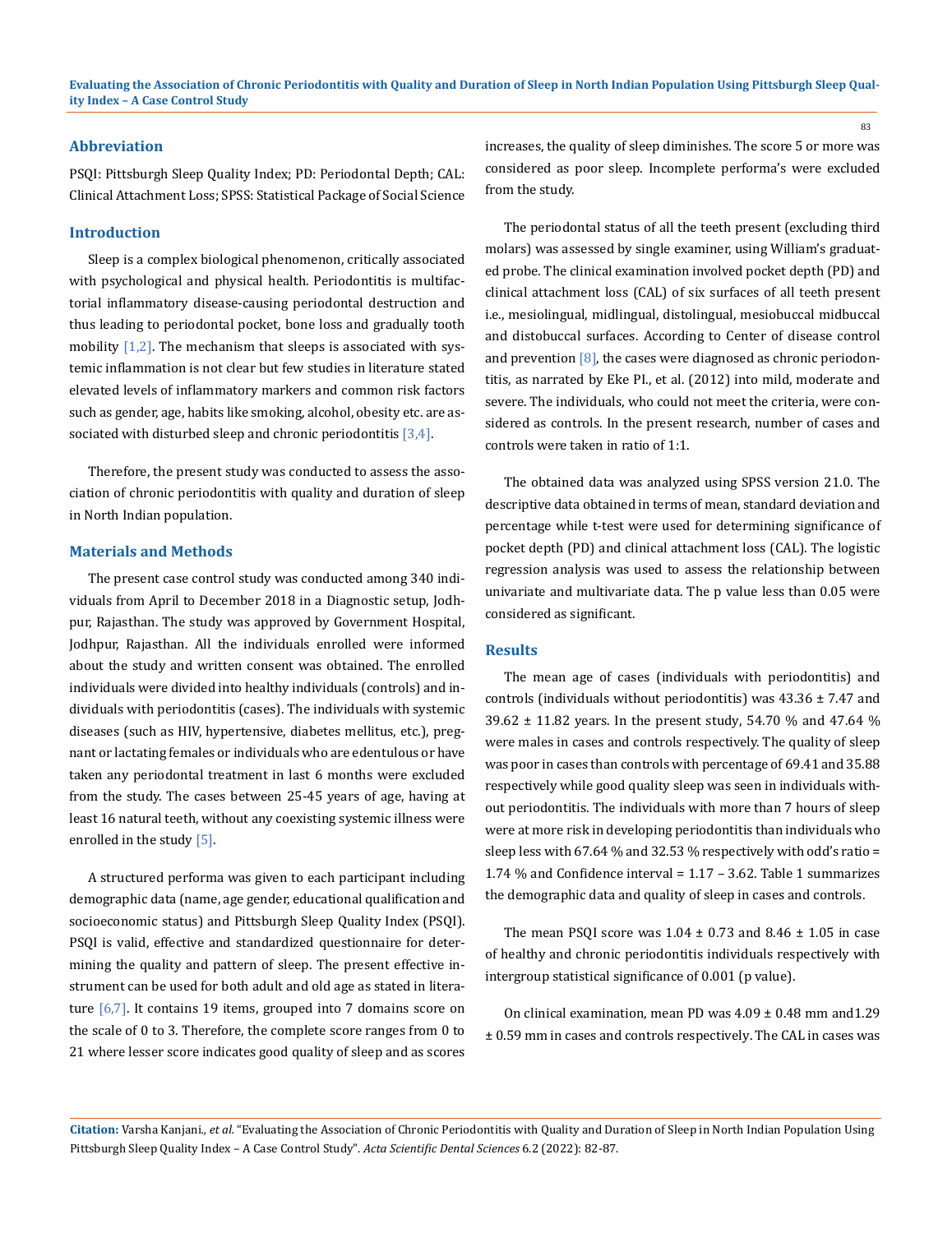**Evaluating the Association of Chronic Periodontitis with Quality and Duration of Sleep in North Indian Population Using Pittsburgh Sleep Quality Index – A Case Control Study**

| <b>Parameters</b>    | <b>Cases</b><br>(With Periodontitis) | <b>Controls</b><br>(Without<br><b>Periodontitis)</b> |  |
|----------------------|--------------------------------------|------------------------------------------------------|--|
| Age                  | $43.36 \pm 7.47$                     | $39.62 \pm 11.82$                                    |  |
| Gender               |                                      |                                                      |  |
| Male                 | 93 (54.70 %)                         | 81 (47.64 %)                                         |  |
| Female               | 77 (45.29 %)                         | 89 (52.35 %)                                         |  |
| Education            |                                      |                                                      |  |
| Higher<br>secondary  | 37 (21.76 %)                         | 26 (15.29 %)                                         |  |
| Graduate             | 69 (40.58 %)                         | 97 (57 %)                                            |  |
| Postgraduate         | 64 (37.64 %)                         | 47 (27.64 %)                                         |  |
| Quality of<br>sleep  |                                      |                                                      |  |
| Good                 | 52 (30.58 %)                         | 109 (64.11 %)                                        |  |
| Poor                 | 118 (69.41 %)                        | 61 (35.88 %)                                         |  |
| Duration of<br>sleep |                                      |                                                      |  |
| > 7 hours            | 115 (67.64 %)                        | 81 (47.64 %)                                         |  |
| < 7 hours            | 55 (32.35 %)                         | 89 (52.35 %)                                         |  |

**Table 1:** Demographic data and quality of sleep in cases and controls.



**Figure 1:** Quality of life in individuals with (cases) and without (controls) periodontitis.

 $5.15 \pm 0.94$  mm while in controls was  $0.01 \pm 0.62$  mm. Both PD and CAD were statistically significant with p value of 0.001 (Table 2 and Figure 2). The clinical parameters were in positive association with PSQI score. The logistic regression analysis stated strong association of chronic periodontitis with quality of sleep (Odd's ratio =  $1.89\%$ , Confidence interval =  $1.02 - 3.39$ ). The present study stated highly significant association with age ( $p$  value = 0.003) but weak association of gender, education or socioeconomic status with chronic periodontitis.

| <b>Parameters</b>       | Mean ± SD                                      |                                                        |          |
|-------------------------|------------------------------------------------|--------------------------------------------------------|----------|
|                         | <b>Cases</b><br>(With<br><b>Periodontitis)</b> | <b>Controls</b><br>(Without)<br><b>Periodontitis</b> ) | P value  |
|                         |                                                |                                                        |          |
| $PD^{\dagger}(mm)$      | $4.09 \pm 0.48$                                | $1.29 \pm 0.59$                                        | $0.001*$ |
| CAL <sup>‡</sup> (mm)   | $5.15 \pm 0.94$                                | $0.01 \pm 0.62$                                        | $0.001*$ |
| PSQI <sup>§</sup> score | $8.46 \pm 1.05$                                | $1.04 \pm 0.73$                                        | $0.001*$ |

**Table 2:** Clinical parameters measured in cases and controls.

\*p value more than 0.05 was considered as significant

† Periodontal depth

‡ Clinical attachment loss

§ Pittsburgh Sleep Quality index.



**Figure 2:** Clinical Parameters and PSQI score measured in individuals with (cases) and without (controls) periodontitis.

**Citation:** Varsha Kanjani*., et al.* "Evaluating the Association of Chronic Periodontitis with Quality and Duration of Sleep in North Indian Population Using Pittsburgh Sleep Quality Index – A Case Control Study". *Acta Scientific Dental Sciences* 6.2 (2022): 82-87.

84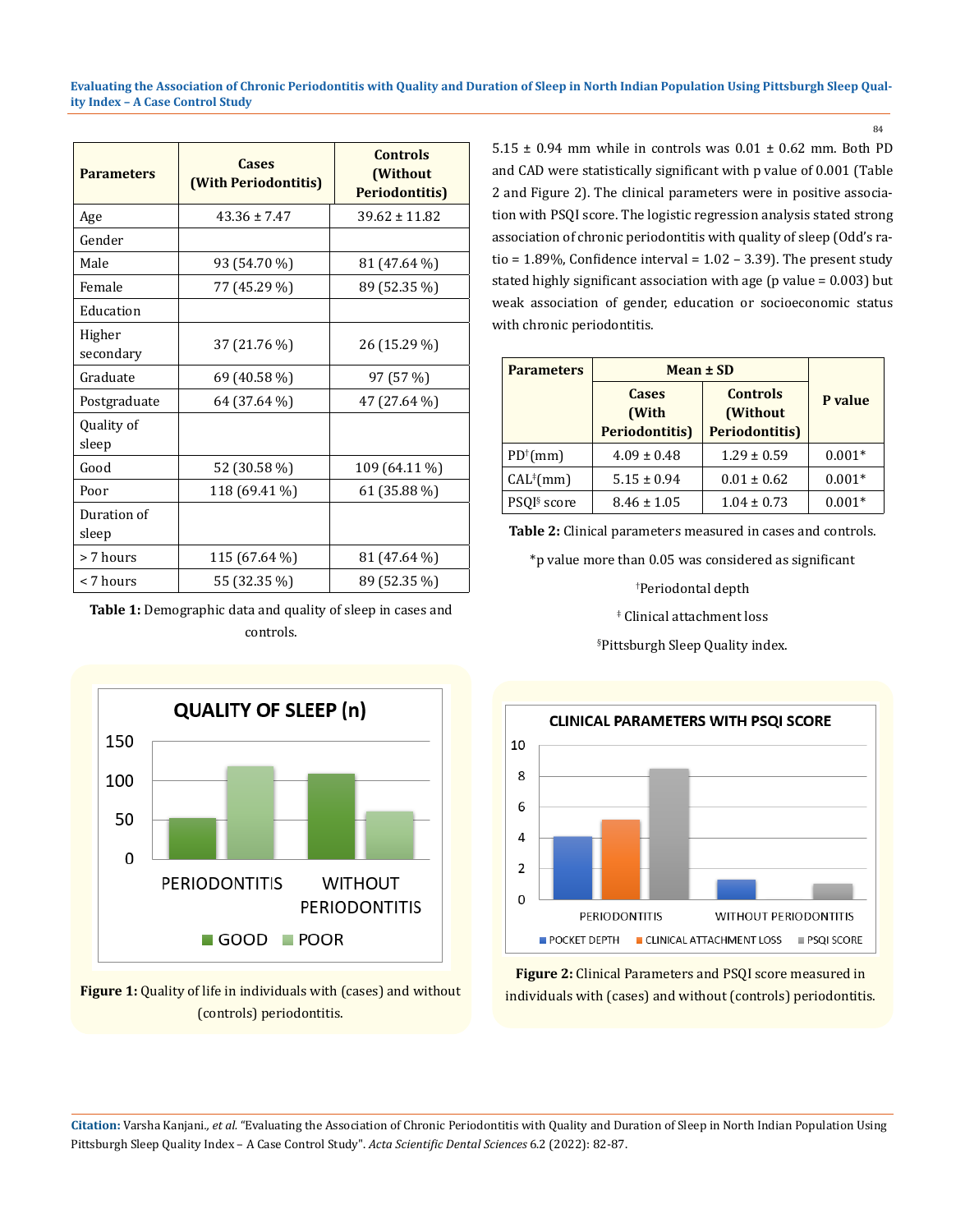#### **Discussion**

Chronic periodontitis is multifactorial inflammatory disease, which mediates the microbial etiologic host responses thereby regulates inflammatory events. The microbial inflammatory mediators may enter the blood stream through periodontal tissues and leads to systemic inflammation in human body. These inflammatory mediators in systemic circulation, dysregulation of immune pathway and adaptive immunity are the major factors leading to chronic inflammation. The various systemic conditions associated with chronic periodontal diseases as stated in literature are cardiac disease, chronic kidney diseases, cognitive impairment, diabetes, respiratory diseases, rheumatoid arthritis, obesity, metabolic diseases, etc.  $[9,10]$ .

Sleep is a complex biological phenomenon, essential for daily human functioning and activities. The changes in lifestyle among today's generation have led to disturbances in sleep cycle thereby, inducing inflammatory reactions in body. Epidemiologic studies [11,12] stated in literature have concluded that deprived or disturbed sleep adversely affect physical and mental health of an individual, in turn reducing immunity with increased state of inflammatory markers, causing systemic inflammatory events in human body [13]. The disturbances in sleep and wake cycles causes activation of hypothalamic pituitary adrenal axis and the sympathetic nervous system, thereby suppression the antiviral response, simultaneously stimulating pro-inflammatory genes such as Interleukin 4 and 5. These can be possible mechanisms behind deprived or disturbed sleep-in individuals with chronic inflammation [14]. Thus; the primary objective of the present study was to evaluate the association of chronic periodontitis with quality and duration of sleep.

Various methods for assessing the quality, quantity and duration of sleep are used in literature such as clinical interviews, maintaining diaries or variety of questionnaires. PSQI used in present study, has reliability coefficient of 0.83 for its seven components with 89.6% sensitivity and 86.5% specificity  $[15]$ . The reliability of the above data was supported by Buysse DJ., et al. (1989) and Manzar MD., et al. (2016) [6,7]. The present study used the PSQI to assess the quality of sleep stated that poor sleep quality was seen in 118/170 (69.41%) individuals with chronic periodontitis while good sleep quality was observed in 109/170 (64.11%) healthy individuals. The present study was in consonance with the studies

published by Grover V., et al. (2015) [14] stating that PSQI score was higher in individuals with chronic periodontitis as compared to healthy individuals. The authors further concluded that the severities of periodontal diseases are proportional to the deprived or disturbed sleep pattern. Another study by Singh VP., et al. (2019) [15] stated the correlation of quality of sleep with periodontitis in Malaysian populations using PSQI index concluding significant association of poor sleep quality with chronic periodontitis in 56.75 % individuals.

85

Another study by Singla N (2016) [16] assessed the impact of variable lifestyle on periodontal health. The authors stated deprived or disturbed sleep as one of the significant cause, leading to progression of the periodontal diseases in Udupi population, Karnataka. The individuals who sleep for 7 to 8 hours / day exhibit lesser chances to develop periodontal diseases as compared to individuals who sleep 6 hours or lesser. Therefore, authors concluded the shorter sleep duration greatly affect the body's immunity, leading to periodontal diseases. Similar study conducted by Romandini M (2017) concluded independent and direct relationship between duration of sleep and chronic periodontitis among Korean population. The authors stated with every increased hour of sleep, the risk of periodontitis increases by 17 % with bidirectional relationship [17].

The Korea National Health and Nutrition Examination survey conducted on 3292 women, stated the higher risk of periodontitis in individuals with 7 hours or more sleep duration than those with less than 7 hours (crude OR) by 1.37 times (95% confidence interval, 1.13∼1.65). The authors concluded the strong relation between risk of chronic periodontitis and duration of sleep among Korean women. They further emphasize on implementing a comprehensive health program, in association with oral hygiene awareness practices to improve the sleeping habits and reducing the risk of periodontitis in Korean women [18].

Another study published by Wiener RC (2016) [19]. was in disagreement with the present study stating no association between 7 hours duration of sleep and chronic periodontitis along with that author has used multiple examiners for clinical examination of participants and large data was obtained from the national survey conducted in 2009 -2012. While in the present study, there is strong association between sleep duration and chronic periodontitis, and clinical examination was performed by single qualified examiner.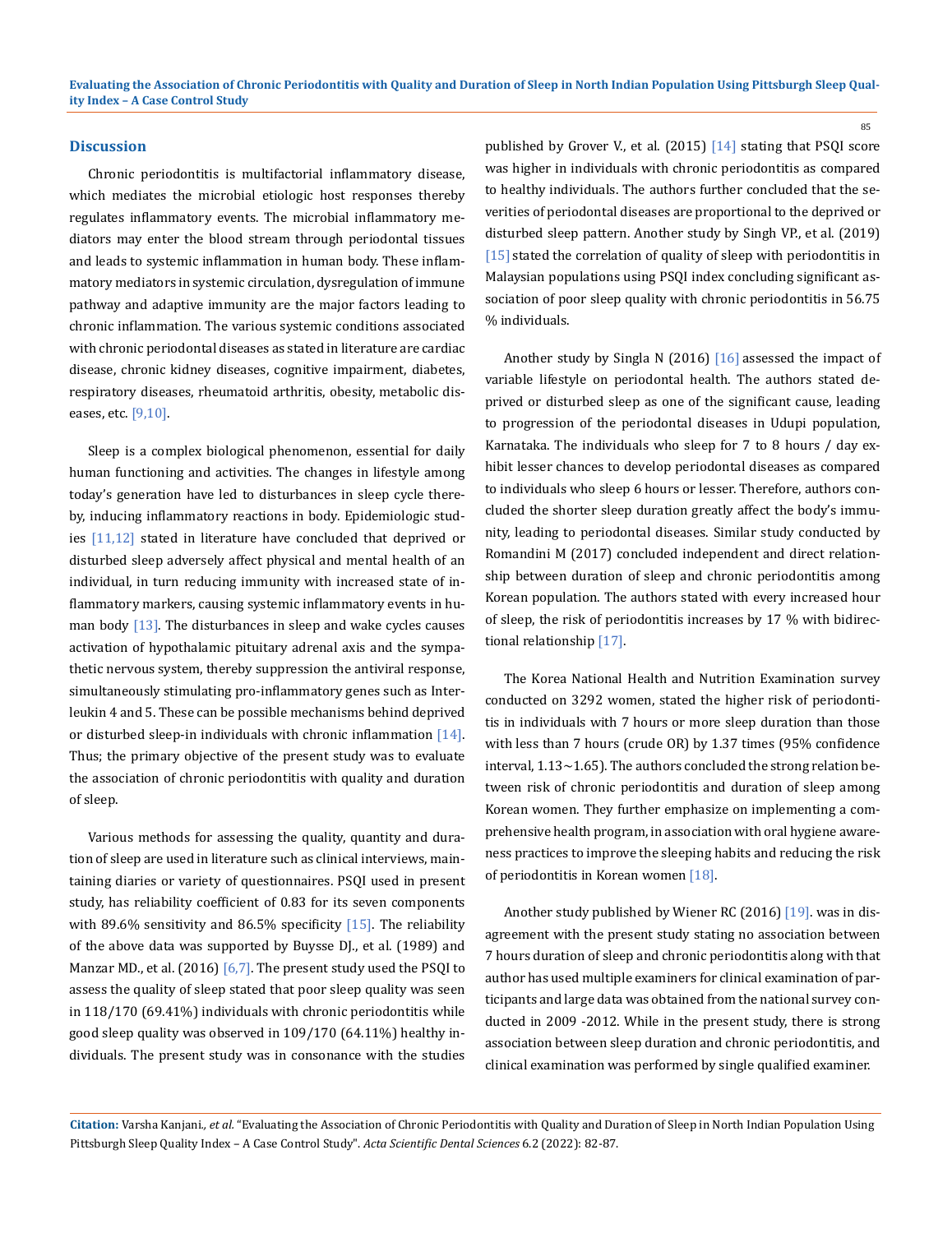As chronic periodontal diseases are associated with various risk factors such as age, gender, educational qualification and socioeconomic status, were also assessed. Age is highly associated with the periodontal status of the individual. We included individuals between 25 -45 years of age but we could not match the age of cases with controls as most of the individuals with periodontitis are of higher age range which is in accordance with another study  $[15]$ . The present study stated highly significant association with age (p value =  $0.003$ ) similar to the other studies  $[16,19]$  but weak association of gender, education or socioeconomic status with chronic periodontitis. In another study, gender is not significantly associated with risk of periodontitis  $[15]$ . A systemic review  $[20]$  and population-based study  $[21]$  stated that the severity of periodontal diseases are influenced by low educational qualification and socioeconomic status but in the present study, weak association was found which was in accordance with other reported studies [15].

As chronic periodontal diseases have multifactorial etiology, the present case control study has included various risk factors along with clinical parameters to fortify the present findings but can also be influenced by unknown possible cofactors which may influence the quality of sleep and chronic periodontitis.

#### **Conclusion**

The present case control study has shown significant association of chronic periodontitis with quality and duration of sleep. The poor sleep quality and longer sleep duration is significantly associated with chronic periodontitis. Age is another significant variable while other factors such as gender, educational qualification and socioeconomic status were insignificant. Therefore, we further recommend investigating the role of sleep with chronic periodontal diseases.

#### **Acknowledgement**

Nil.

## **Conflict of Interest**

Nil.

## **Financial Source/Support**

Nil.

## **Current Knowledge**

The elevated levels of inflammatory markers in disturbed or deprived sleep, along with common risk factors, leads to its correlation with oral and periodontal diseases.

#### **Study Impact**

The chronic periodontal diseases present a high impact on the quality and duration of sleep in a North Indian population. Thus, poor sleep quality and longer sleep duration affects the oral health related quality of life.

86

Evaluating the association of chronic periodontitis with quality and duration of sleep in North Indian population using Pittsburgh Sleep Quality index – a case control study.

#### **Bibliography**

- 1. Keller JL, *et al.* "Association between obstructive sleep apnoea [and chronic periodontitis: a population‐based study".](https://pubmed.ncbi.nlm.nih.gov/23211028/) *Journal [of Clinical Periodontology](https://pubmed.ncbi.nlm.nih.gov/23211028/)* 40.2 (2013): 111-117.
- 2. Linden GJ., *et al.* ["Periodontal systemic associations: Review of](https://pubmed.ncbi.nlm.nih.gov/23631586/)  the evidence". *[Journal of Clinical Periodontology](https://pubmed.ncbi.nlm.nih.gov/23631586/)* 84.4s (2013): [8‑19.](https://pubmed.ncbi.nlm.nih.gov/23631586/)
- 3. Nizam N., *et al.* ["Salivary cytokines and the association be](https://pubmed.ncbi.nlm.nih.gov/24410293/)[tween obstructive sleep apnea syndrome and periodontal dis](https://pubmed.ncbi.nlm.nih.gov/24410293/)ease". *[Journal of Periodontology](https://pubmed.ncbi.nlm.nih.gov/24410293/)* 85.7 (2014): 251-258.
- 4. Al-Jewair TS., *et al.* ["Periodontitis and obstructive sleep ap](https://pubmed.ncbi.nlm.nih.gov/25801281/)[nea's bidirectional relationship: a systematic review and me](https://pubmed.ncbi.nlm.nih.gov/25801281/)ta-analysis". *Sleep Breath* [19.4 \(2015\): 1111-1120.](https://pubmed.ncbi.nlm.nih.gov/25801281/)
- 5. Loke W., *et al.* ["Investigating the association betweenobstruc](https://pubmed.ncbi.nlm.nih.gov/25299385/)[tive sleep apnea and periodontitis".](https://pubmed.ncbi.nlm.nih.gov/25299385/) *Journal of Periodontology* [86.2 \(2015\): 232‑243.](https://pubmed.ncbi.nlm.nih.gov/25299385/)
- 6. Buysse DJ., *et al.* ["The pittsburgh sleep quality index: A new](https://pubmed.ncbi.nlm.nih.gov/2748771/)  [instrument for psychiatric practice and research".](https://pubmed.ncbi.nlm.nih.gov/2748771/) *Psychiatry Research* [28.2 \(1989\): 193‑213.](https://pubmed.ncbi.nlm.nih.gov/2748771/)
- 7. Manzar MD., *et al.* ["Dimensionality of the pittsburgh sleep](https://pubmed.ncbi.nlm.nih.gov/27652123/)  [quality index in the collegiate young adults".](https://pubmed.ncbi.nlm.nih.gov/27652123/) *SpringerPlus* 5.1 [\(2016\): 1550.](https://pubmed.ncbi.nlm.nih.gov/27652123/)
- 8. Eke PI., *et al.* ["Advances in surveillance of periodontitis: The](https://pubmed.ncbi.nlm.nih.gov/22324489/)  [centers for disease control and prevention periodontal dis](https://pubmed.ncbi.nlm.nih.gov/22324489/)ease surveillance project". *[Journal of Periodontology](https://pubmed.ncbi.nlm.nih.gov/22324489/)* 83.11 [\(2012\): 1337‑1342.](https://pubmed.ncbi.nlm.nih.gov/22324489/)
- 9. Cekici A., *et al.* ["Inflammatory and immune pathways in the](https://pubmed.ncbi.nlm.nih.gov/24320956/)  [pathogenesis of periodontal disease".](https://pubmed.ncbi.nlm.nih.gov/24320956/) *Periodontology* 2000 [64.1 \(2014\): 57‑80.](https://pubmed.ncbi.nlm.nih.gov/24320956/)
- 10. Linden GJ., *et al.* ["Periodontal systemic associations: Review of](https://pubmed.ncbi.nlm.nih.gov/23627336/)  the evidence". *[Journal of Clinical Periodontology](https://pubmed.ncbi.nlm.nih.gov/23627336/)* 40.14 (2013): S8-19.